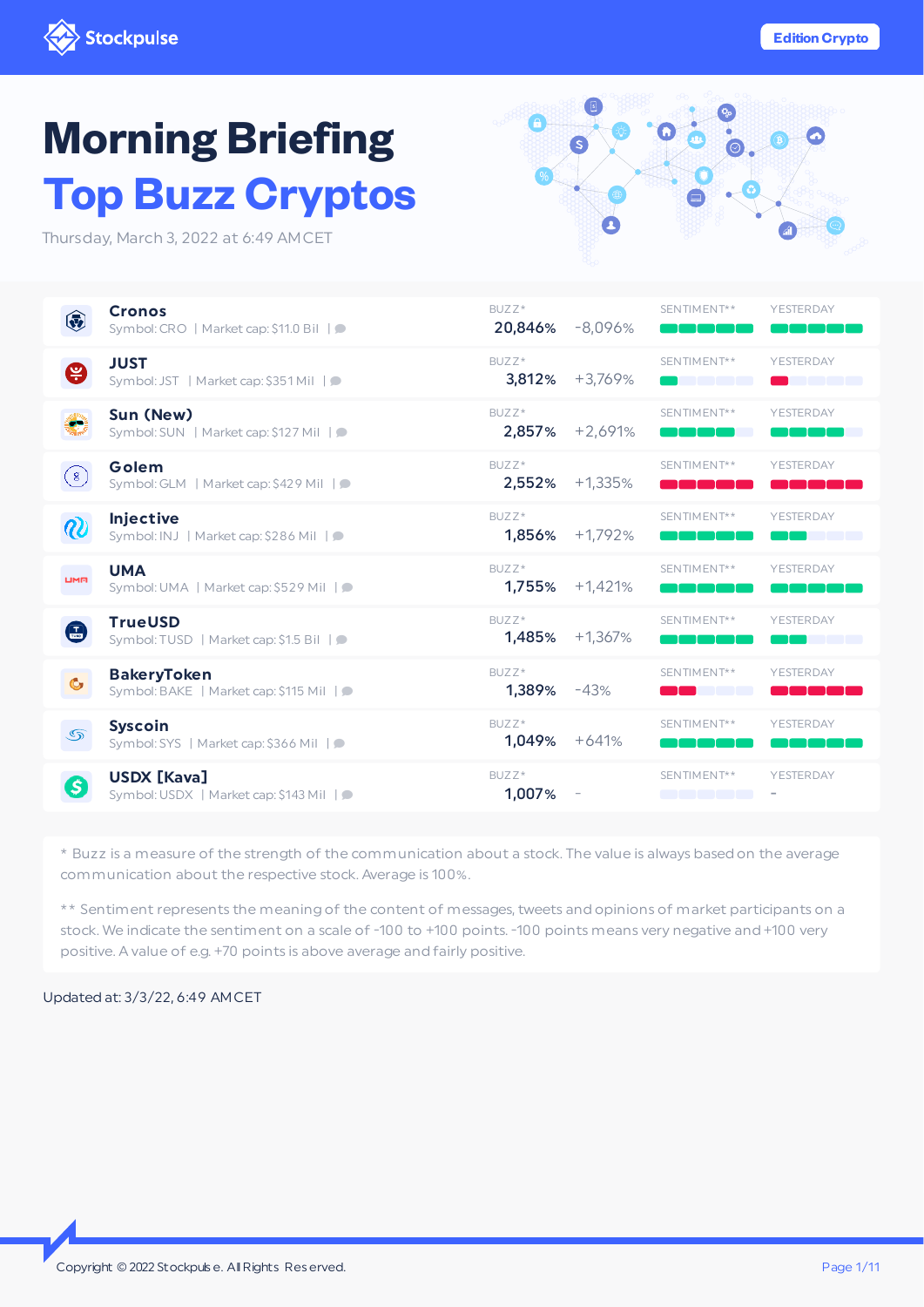## **Current Sentiment by Market**

|      | <b>Bitcoin</b><br>Symbol: BTC Market cap: \$824 Bil Current price: \$43,334 | <b>CURRENT</b> | YESTERDAY |
|------|-----------------------------------------------------------------------------|----------------|-----------|
|      | <b>Ethereum</b><br>Symbol: ETH Market cap: \$348 Bil Current price: \$2,897 | <b>CURRENT</b> | YESTERDAY |
|      | <b>Tether</b><br>Symbol: USDT Market cap: \$79.8 Bil Current price: \$1     | <b>CURRENT</b> | YESTERDAY |
|      | <b>BNB</b><br>Symbol: BNB-USD Market cap: \$67.1 Bil Current price: \$406   | <b>CURRENT</b> | YESTERDAY |
| (\$) | <b>USD Coin</b><br>Symbol: USDC Market cap: \$53.4 Bil Current price: \$1   | <b>CURRENT</b> | YESTERDAY |
|      | <b>XRP</b><br>Symbol: XRP Market cap: \$37.2 Bil Current price: \$1         | <b>CURRENT</b> | YESTERDAY |
|      | <b>Terra</b><br>Symbol: LUNA Market cap: \$34.7 Bil Current price: \$92     | <b>CURRENT</b> | YESTERDAY |
|      | <b>Solana</b><br>Symbol: SOL Market cap: \$31.7 Bil Current price: \$99     | <b>CURRENT</b> | YESTERDAY |
|      | Cardano<br>Symbol: ADA Market cap: \$31.1 Bil Current price: \$1            | <b>CURRENT</b> | YESTERDAY |
|      | <b>HEX</b><br>Symbol: HEX Market cap: \$21.9 Bil Current price: \$0         | <b>CURRENT</b> | YESTERDAY |

Updated at: 3/3/22, 6:49 AMCET

## <span id="page-1-0"></span>**Important News / Cronos**

#### $\bigoplus$  cryptomonday.de

Cronos Kurs-Prognose: CRO bildet ein Dreiecksmuster

```
\bigcirc 3/2/22, 11:13 PM CET \bigcirc CryptoMonday \bigstar 1 \bigcirc
```
#### $\bigoplus$  www.reddit.com

I scraped Reddit for the top ticker mentions in the last 24H. Here are the results (Wednesday March 02, 2022)

### Data source credits: Memeberg Terminal. For realtime mention counts and to see the specific comments people made about a ticker instead of just aggregate numbers, visit the source of this dat…

 $\bigcirc$  3/2/22, 5:45 AM CET  $\bigcirc$  Current Pangolin  $\bigcirc$  1.13  $\bigcirc$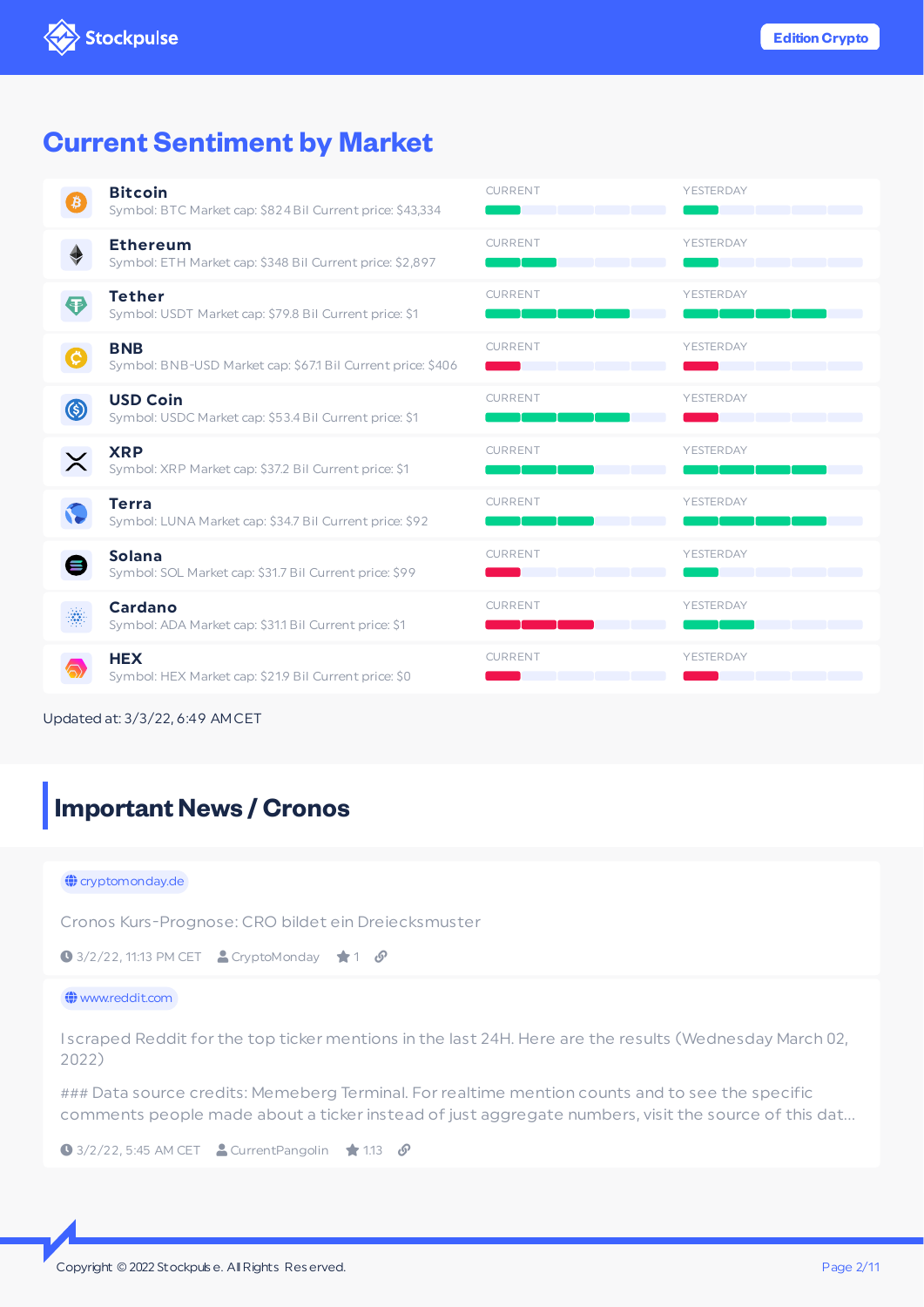

| www.investing.com                                                                                                                                                                                       |
|---------------------------------------------------------------------------------------------------------------------------------------------------------------------------------------------------------|
| Cronos Coin                                                                                                                                                                                             |
| 5\$ ??                                                                                                                                                                                                  |
| $\bigcirc$ 3/3/22, 12:54 AM CET $\bigcirc$ jon rich gimeno $\bigstar$ 1 $\mathcal{S}$                                                                                                                   |
| $\bigoplus$ discord.com                                                                                                                                                                                 |
| Rarity Sniper   NFT / shill                                                                                                                                                                             |
| Handpunks is a collection of 111 NFTS inspired by the new wealthy generation of eSports gaming on the<br>cronos Blockchain network. Benefits: √ 50% royalties from handpunks arena (soon to be released |
| $\bullet$ 3/2/22, 7:21 PM CET $\bullet$ Domfa.eth $\star$ 1 $\bullet$                                                                                                                                   |
| $\bigoplus$ twitter.com                                                                                                                                                                                 |
| @tusd_official@cronos_chain Withdraw your TUSD from                                                                                                                                                     |
| $\bigcirc$ 3/2/22, 3:45 PM CET $\bigcirc$ VVS_finance $\bigstar$ 1.53 $\bigcirc$ 31 Retweets $\bigcirc$                                                                                                 |
| $\bigoplus$ twitter.com                                                                                                                                                                                 |
| Currently Trending on isthiscoinascam Metawar \$METAWAR Deltaflip \$DELTAF                                                                                                                              |
| $\bigcirc$ 3/2/22, 7:00 PM CET $\bigcirc$ isthiscoinascam $\bigcirc$ 1.12 $\bigcirc$                                                                                                                    |
| witter.com                                                                                                                                                                                              |
| CRO is #3 most mentioned #Crypto on reddit (behind \$BTC and ETH)                                                                                                                                       |
| $\bigcirc$ 3/2/22, 10:30 PM CET $\bigcirc$ BrieflyCrypto $\bigcirc$ 1.05 $\bigcirc$                                                                                                                     |
|                                                                                                                                                                                                         |
|                                                                                                                                                                                                         |

# <span id="page-2-0"></span>**Important News / JUST**

### $\bigoplus$  twitter.com

@AchainOfficial @DeFi\_JUST@CoverProtocol

 $\bigcirc$  3/3/22, 1:55 AM CET  $\bigcirc$  puredunk  $\bigcirc$  1  $\bigcirc$ 

### $\bigoplus$  twitter.com

@justinsuntron @Bybit\_Official @DeFi\_JUST@defi\_sunio ✨BashProtocol…

✅ ✅ ✅ m: @BashProtocol

 $\bigcirc$  3/3/22, 5:36 AM CET **A** Ajmal34329641 **1**  $\bigcirc$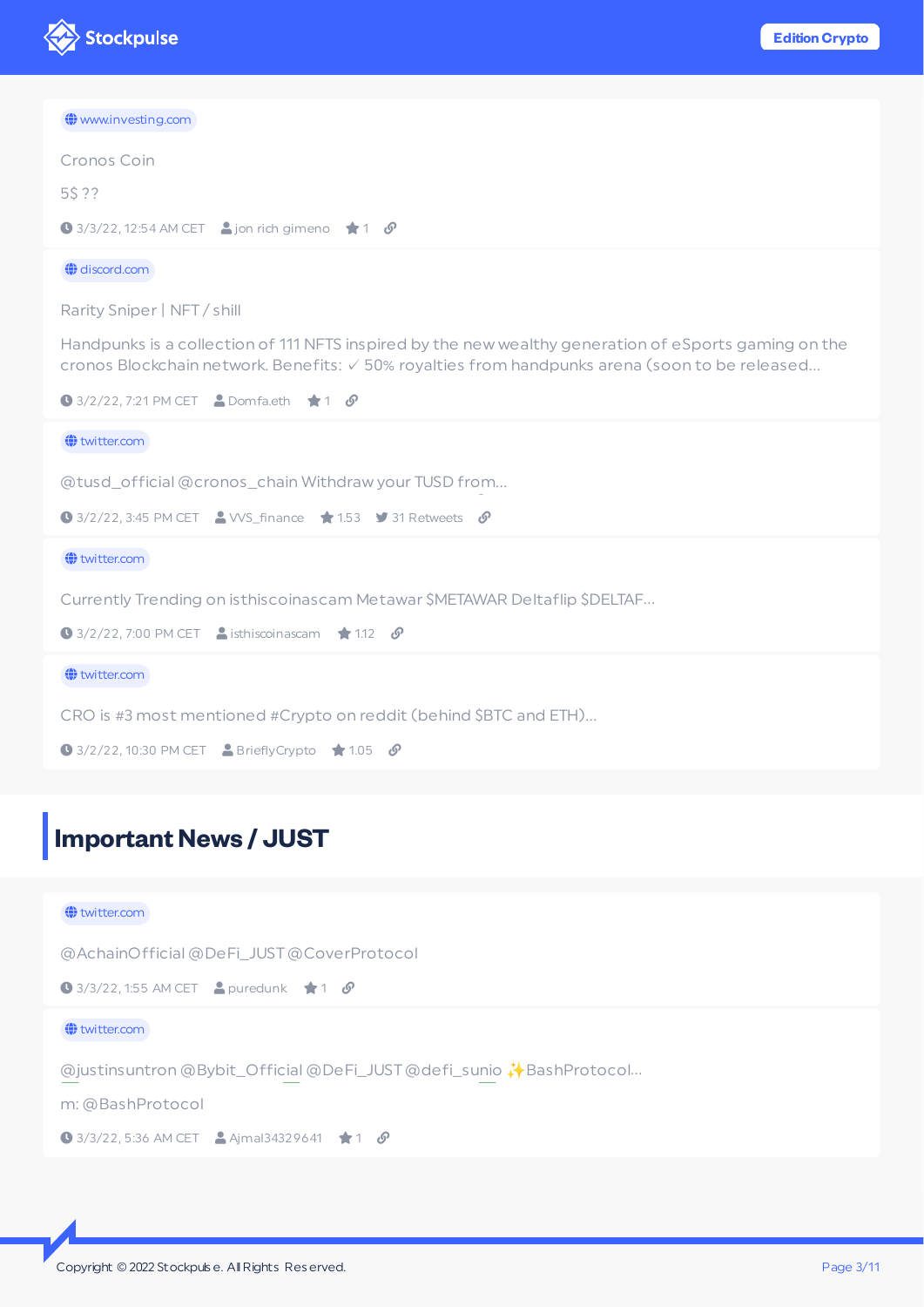

#### the twitter.com

RT@DeFi\_JUST: ?Overview of Supply Market on #JustLend ?Total supply…

```
\bigcirc 3/3/22, 1:01 AM CET \bigcirc juangar63875125 \bigcirc 1 \bigcirc
```
## <span id="page-3-0"></span>**Important News / Sun (New)**

## $\bigoplus$  twitter.com ?Here are some upcoming cryoto events ! Anything that interests you?#De... ken @harmonyprotocol https://t.co/lizF96O3JD  $\bigcirc$  3/2/22, 2:44 PM CET  $\bigcirc$  TokenDamo  $\bigstar$  1.64  $\bigstar$  2 Retweets  $\bigcirc$  $\bigoplus$  twitter.com RT@defi\_sunio: ?️#SunSwap 7 days data sharply increased on @dapp\_com ?…  $\bigcirc$  3/2/22, 4:03 PM CET  $\bigcirc$  dapp\_com  $\bigstar$  1.45  $\bigcirc$  $\bigoplus$  twitter.com ?#NFT FIRESALE ALERT? ?Get the most out of \$SUN tokens. Mint the… nu #ERC20 #launch https://t.co/KkitmyYFiw  $\bigcirc$  3/2/22, 4:13 PM CET **A** RisingSunCoin  $\bigstar$  1 **9** 7 Retweets  $\bigcirc$

## <span id="page-3-1"></span>**Important News / Golem**

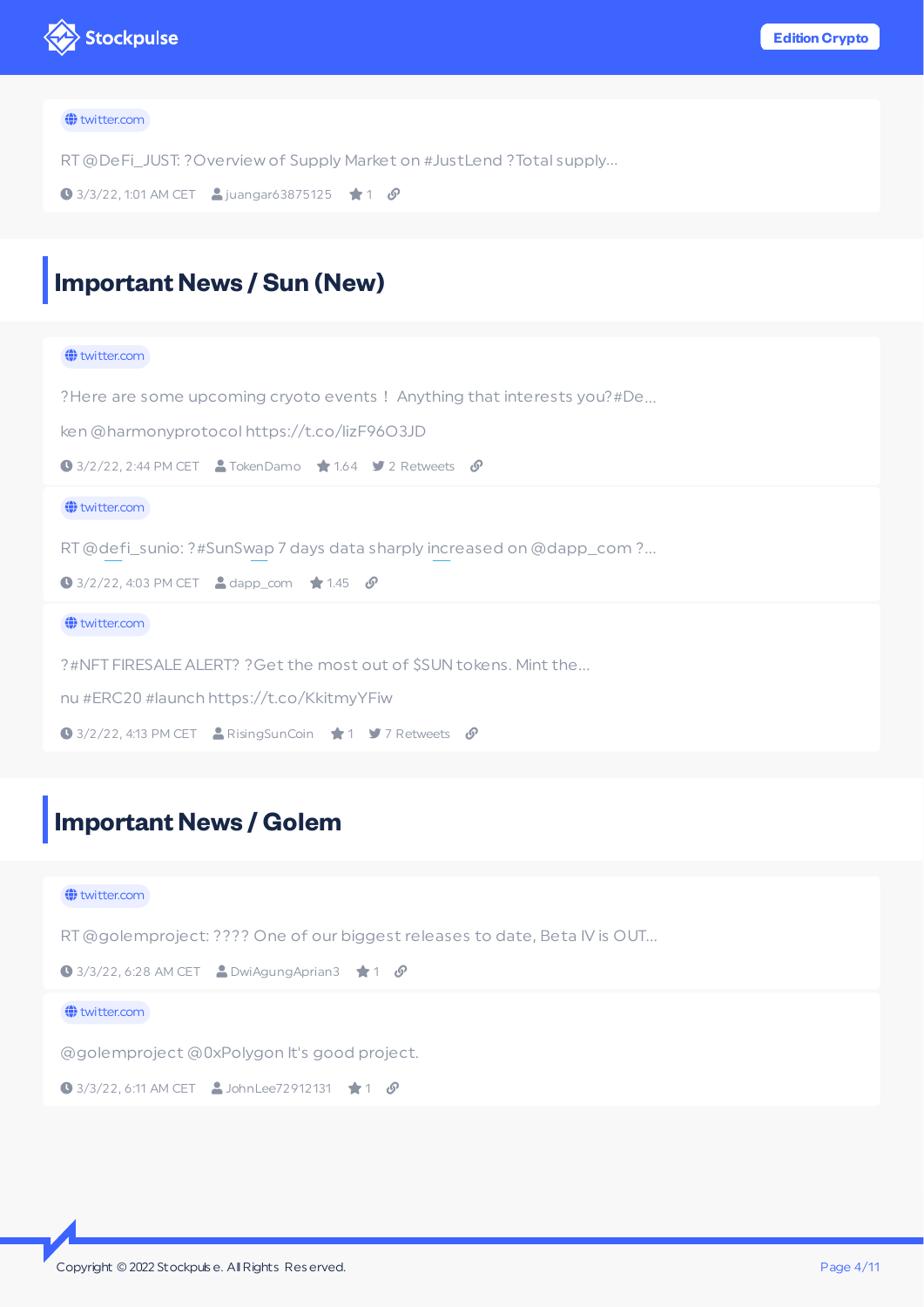

#### the twitter.com

@golemproject @0xPolygon "Why don't you create a pack and share the lin…

```
\bigcirc 3/3/22, 6:07 AM CET \bigcirc kevin14556284 \bigcirc 1 \bigcirc
```
## <span id="page-4-0"></span>**Important News / Injective**

#### $\bigoplus$  discord.com

Freyala / bots

\_\_CoinGecko\_\_ Price for: `• MIMAS ⇒` `0.340108 USD` (`114.52%`) `• TRANQ ⇒` `1.160000 USD` (`26.66%`) `• FTM⇒` `2.000000 USD` (`8.66%`) `• FUZZ ⇒` `0.009040 USD` (`8.58%`) `• ONE ⇒` `0.168002 USD` (`5.95%`)…

 $\bigcirc$  3/2/22, 7:21 PM CET  $\bigcirc$  TsukiBot  $\bigcirc$  1  $\bigcirc$ 

#### $\bigoplus$  discord.com

Freyala / bots

\_\_CoinGecko\_\_ Price for: `• TRANQ ⇒` `1.071000 USD` (`18.49%`) `• FUZZ ⇒` `0.008667 USD` (`9.99%`) `• MIMAS ⇒` `0.161823 USD` (`9.39%`) `• MAG ⇒` `0.388638 USD` (`2.76%`) `• LUNA ⇒` `90.84 USD` (`1.56%`) `•…

```
\bigcirc 3/2/22, 2:02 AM CET \bigcirc TsukiBot \bigcirc 1 \mathscr O
```
**<sup>←</sup>**twitter.com

RT@MathWallet: ?2000 UDST Free #Giveaway to 100 winners? Thrilled to…

```
\bigcirc 3/3/22, 6:49 AM CET \bigcirc Maddoxc98285010 \bigcirc 1 \mathcal{S}
```
 $\bigoplus$  twitter.com

RT@MathWallet: ?2000 UDST Free #Giveaway to 100 winners? Thrilled to…

 $\bigcirc$  3/3/22, 6:48 AM CET  $\bigcirc$  MarufHasanMasu2  $\bigcirc$  1  $\bigcirc$ 

 $\bigoplus$  twitter.com

RT@MathWallet: ?2000 UDST Free #Giveaway to 100 winners? Thrilled to…

 $\bigcirc$  3/3/22, 6:48 AM CET  $\bigcirc$  sahed440  $\bigcirc$  1  $\mathcal{O}$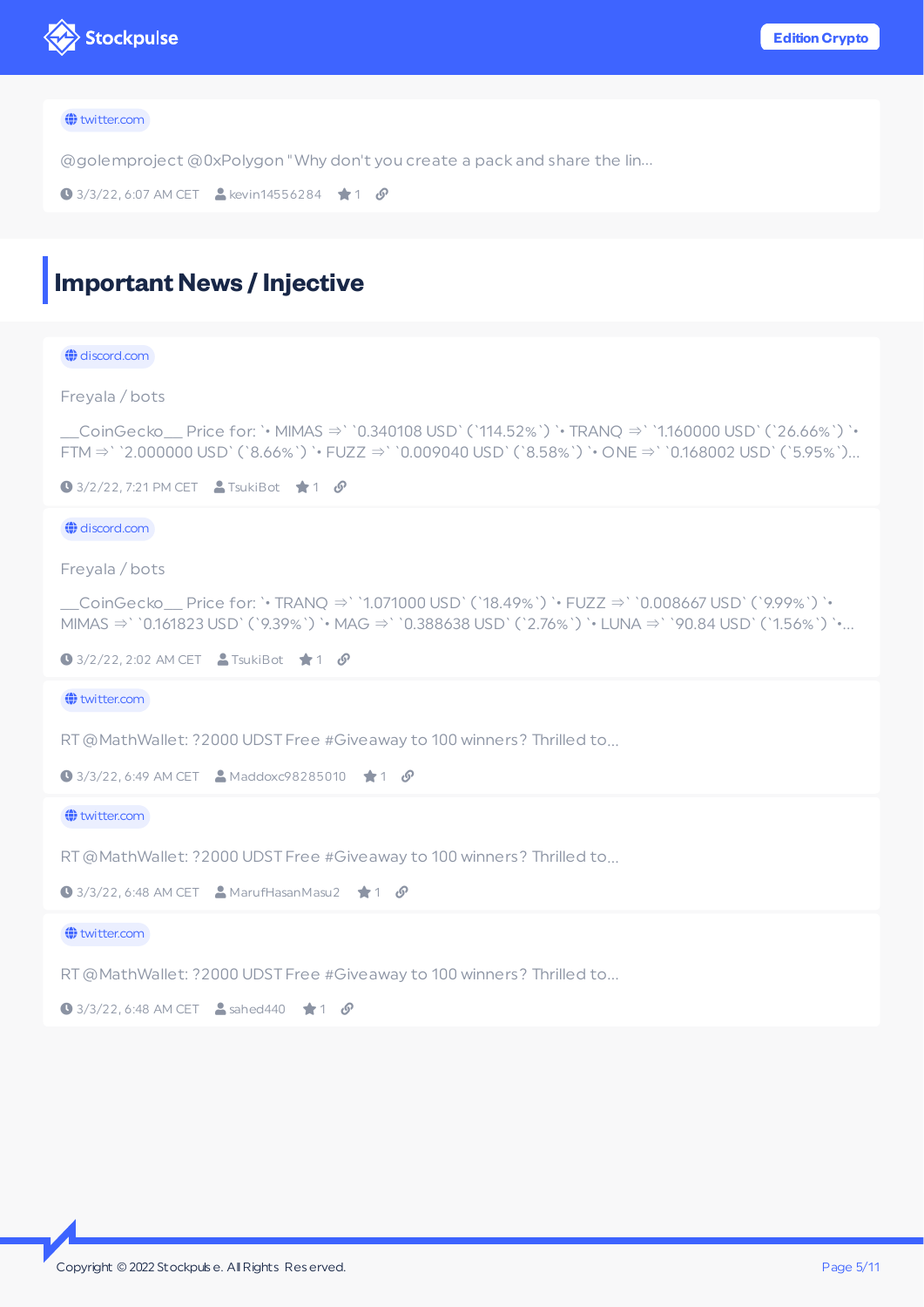

# <span id="page-5-0"></span>**ImportantNews / UMA**

| $\bigoplus$ discord.com                                                                                                  |
|--------------------------------------------------------------------------------------------------------------------------|
| The Crypto Den / general-chat                                                                                            |
| UMA has had a nice retrace back to the .618                                                                              |
| <b>0</b> 3/3/22, 3:51 AM CET <b>A</b> le7sgo ★ 1 $\mathcal{S}$                                                           |
| $\bigoplus$ discord.com                                                                                                  |
| tip.cc/bot-spam                                                                                                          |
| <: UMA:904095927697043557><@!665709681754243073>sent<@508450785953316864><br>**0.000000000100 UMA** ( $\approx$ \$0.00). |
| <b>0</b> 3/2/22, 8:40 PM CET <b>a</b> tip.cc $\star$ 1 <b><math>\mathcal{S}</math></b>                                   |
| $\bigoplus$ discord.com                                                                                                  |
| Axion Crypto-Community / chat                                                                                            |
| Looks like UMA is bullish again.                                                                                         |
| <b>●</b> 3/2/22, 6:59 PM CET <b>A</b> Muradx87 <b>★</b> 1 $\mathcal{S}$                                                  |
| witter.com                                                                                                               |
| Daily Top 5 Gainers on #Bybit ? \$CRAFT +60.09 @Talecraftio ? \$RUNE +38.07%                                             |
|                                                                                                                          |
| <b>●</b> 3/2/22, 5:55 AM CET <b>A</b> Bybit_Official <b>★</b> 3.03 <b>9</b> 29 Retweets <b><math>\mathcal{S}</math></b>  |
| witter.com                                                                                                               |
| #AEX Weekly Report (Feb. 21-Feb. 27) $\sqrt{ }$ Top 3 Gainers #RON/USDT 321.80                                           |
| an & coupons https://t.co/infedj1YbE                                                                                     |
| $\bigcirc$ 3/2/22, 9:57 AM CET $\bigcirc$ aexplus $\bigstar$ 1.48 $\bigcirc$ 13 Retweets $\bigcirc$                      |
| witter.com                                                                                                               |
| Top Gainers in @Avalancheavax Ecosystem Last 24H \$ONSTON                                                                |
| X https://t.co/szKgsjA5mV                                                                                                |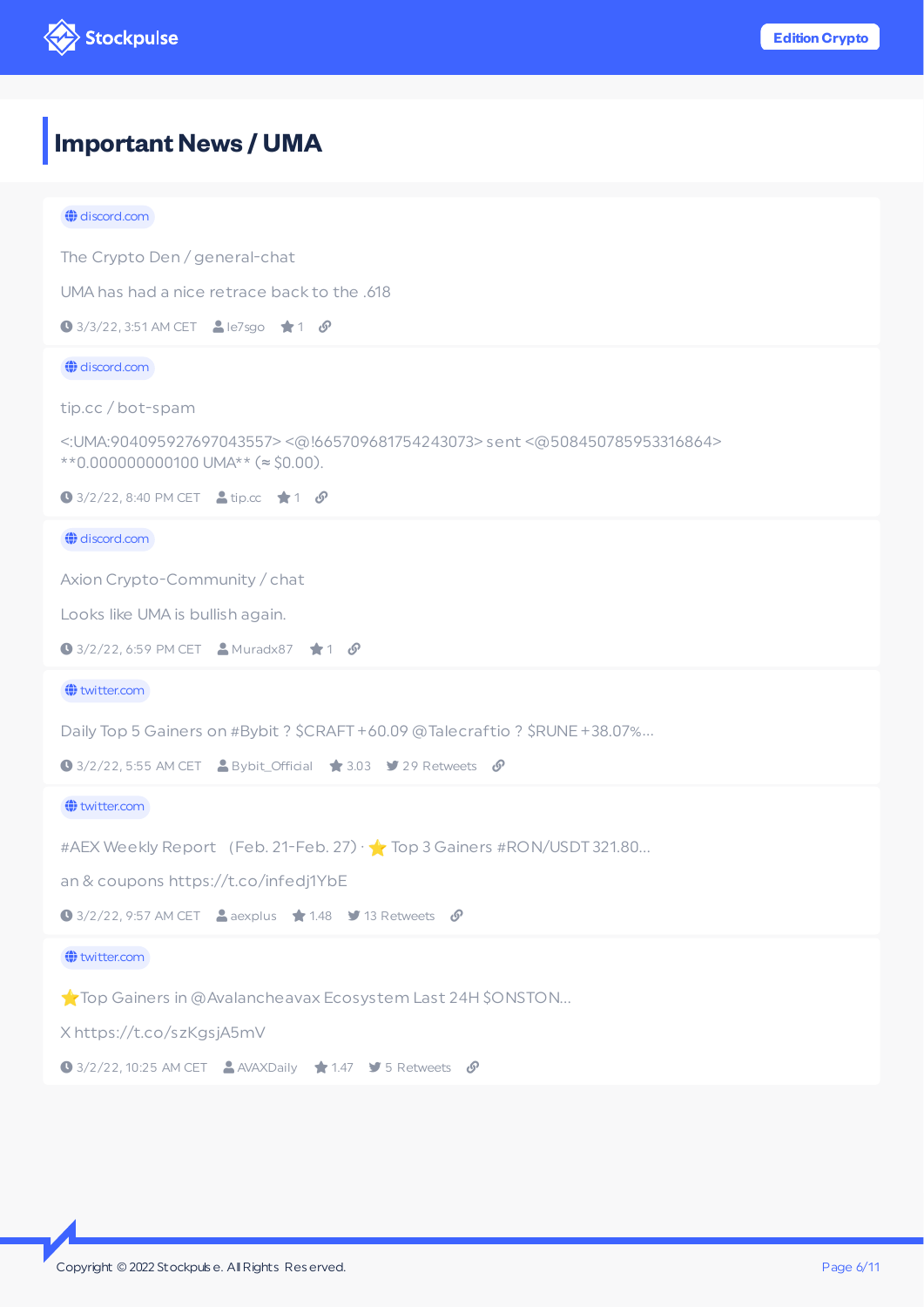

# <span id="page-6-0"></span>**Important News / TrueUSD**

| $\bigoplus$ twitter.com                                                                                  |
|----------------------------------------------------------------------------------------------------------|
| TEN X LEND The #lending protocol that @BNBCHAIN investors have been                                      |
| /fxhpCenPOT                                                                                              |
| $\bigcirc$ 3/3/22, 6:22 AM CET $\bigcirc$ TENfinance $\bigcirc$ 1.64 $\bigcirc$ 9 Retweets $\bigcirc$    |
| $\bigoplus$ twitter.com                                                                                  |
| @tusd_official@cronos_chainWithdrawyourTUSDfrom                                                          |
| $\bigcirc$ 3/2/22, 3:45 PM CET $\bigcirc$ WS_finance $\bigstar$ 1.53 $\bigcirc$ 31 Retweets $\bigcirc$   |
| $\bigoplus$ twitter.com                                                                                  |
| ?Don't miss the #Trulytalk AMA and get the chance to win 200 \$TUSD and                                  |
| $\bigcirc$ 3/2/22, 2:16 PM CET $\bigcirc$ tusd_official $\bigcirc$ 1.16 $\bigcirc$ 5 Retweets $\bigcirc$ |

# <span id="page-6-1"></span>**Important News / BakeryToken**

| $\bigoplus$ twitter.com                                                                           |
|---------------------------------------------------------------------------------------------------|
| @oacaquinha @ararog @UniswapProtocol @PancakeSwap @bakery_swap                                    |
| $\bigcirc$ 3/2/22, 10:25 PM CET $\bigcirc$ BrzToken $\bigcirc$ 1 $\bigcirc$ 1 Retweets $\bigcirc$ |
| $\bigoplus$ twitter.com                                                                           |
| @xwg_games @Dream_Bimbos @bakery_swap @xwg_games                                                  |
| <b>0</b> 3/3/22, 6:44 AM CET <b>A</b> Mafi16828819 <b>1</b> 0                                     |
| $\bigoplus$ twitter.com                                                                           |
| @bakery_swap @TheKillboxgame @tada_satocham @ichimin_13                                           |
| $\bigcirc$ 3/3/22, 6:37 AM CET $\bigcirc$ cryptoharusuke $\bigcirc$ 1 $\bigcirc$                  |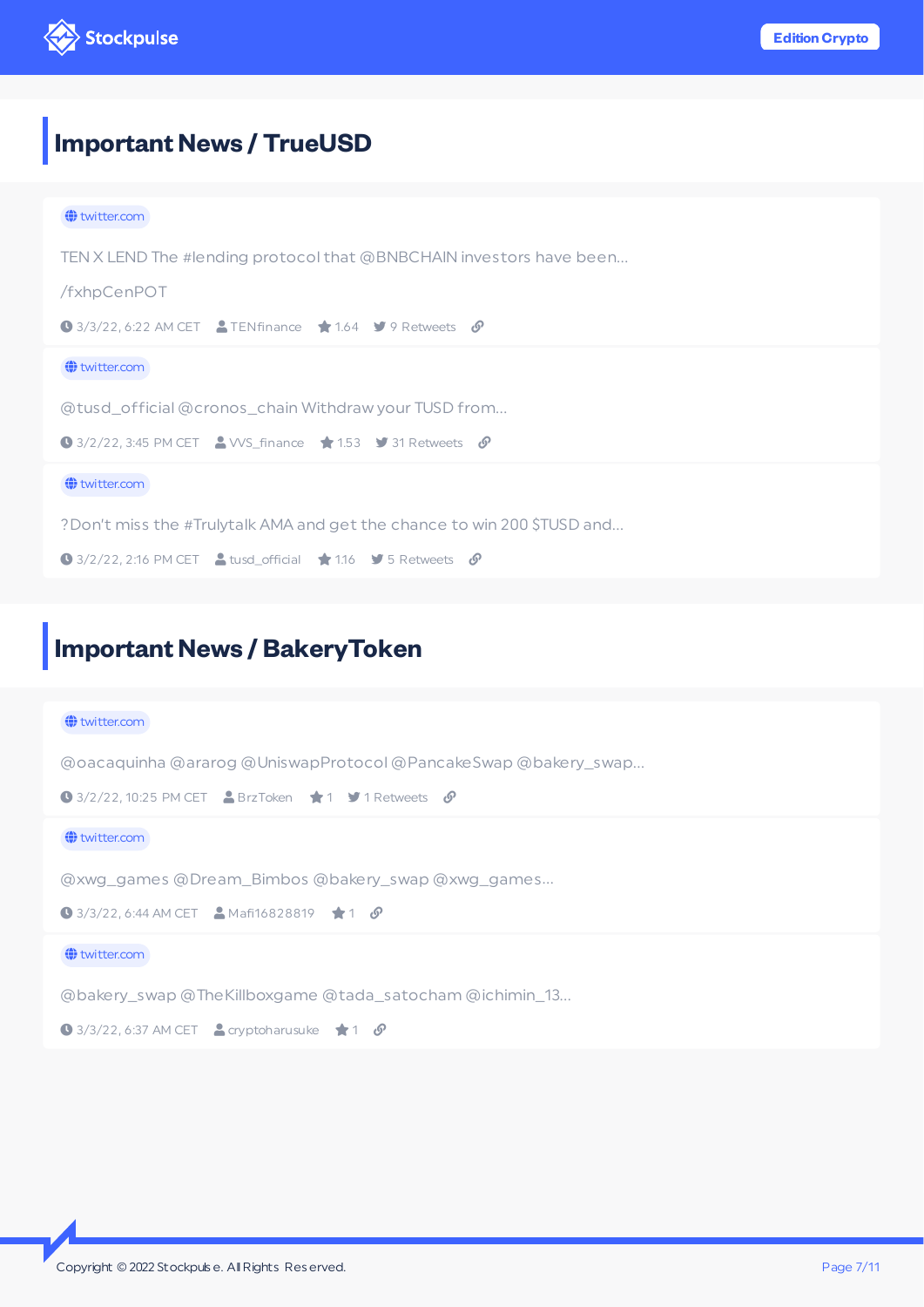

## <span id="page-7-0"></span>**Important News / Syscoin**

## the www.reddit.com ?SYS sponsor of Binance Blockchain week in Dubai? https://www.binance.com/en/activity/events/blockchainweek2022  $\bigcirc$  3/2/22, 9:08 PM CET  $\bigcirc$  Dull-Adhesiveness666  $\bigcirc$  1.06  $\bigcirc$  www.reddit.com I am leaving que ship, sorry but cant handle more deeps Don't quit too soon man. Crypto is volatile but rewarding. It takes a lot of patience. Crypto projects like Syscoin don't fail just like that because of the strong fundamentals and the real use cases  $\bigcirc$  3/2/22, 3:44 PM CET **2** Peacemanex  $\bigstar$  1 **5** 1 Retweets  $\mathcal{O}$  $\bigoplus$  discord.com Barbies Chain / crypto-tradingview-calls https://twitter.com/syscoin/status/1499064961502527494  $\bigcirc$  3/2/22, 8:06 PM CET  $\bigcirc$  Cerbul • TweetShift  $\bigcirc$  1  $\bigcirc$  $\bigoplus$  twitter.com @syscoin @PegasysDEX @ape\_swap @stakecube @tribeonedefi ? Loving i…  $\bigcirc$  3/3/22, 6:22 AM CET  $\bigcirc$  Hayess5178  $\bigcirc$  1.41  $\bigcirc$  $\bigoplus$  twitter.com @LBank\_Exchange @syscoin This is definitely going to be HUGE! as the team… #SYS #LBank  $\bigcirc$  3/3/22, 6:37 AM CET  $\bigcirc$  neema\_shrestha  $\bigstar$  1  $\mathcal O$  $\bigoplus$  twitter.com @LBank\_Exchange @syscoin Wow This Is Amazing Project Very Good Future…  $\bigcirc$  3/3/22, 6:21 AM CET  $\bigcirc$  somrat120  $\bigstar$  1  $\mathcal{S}$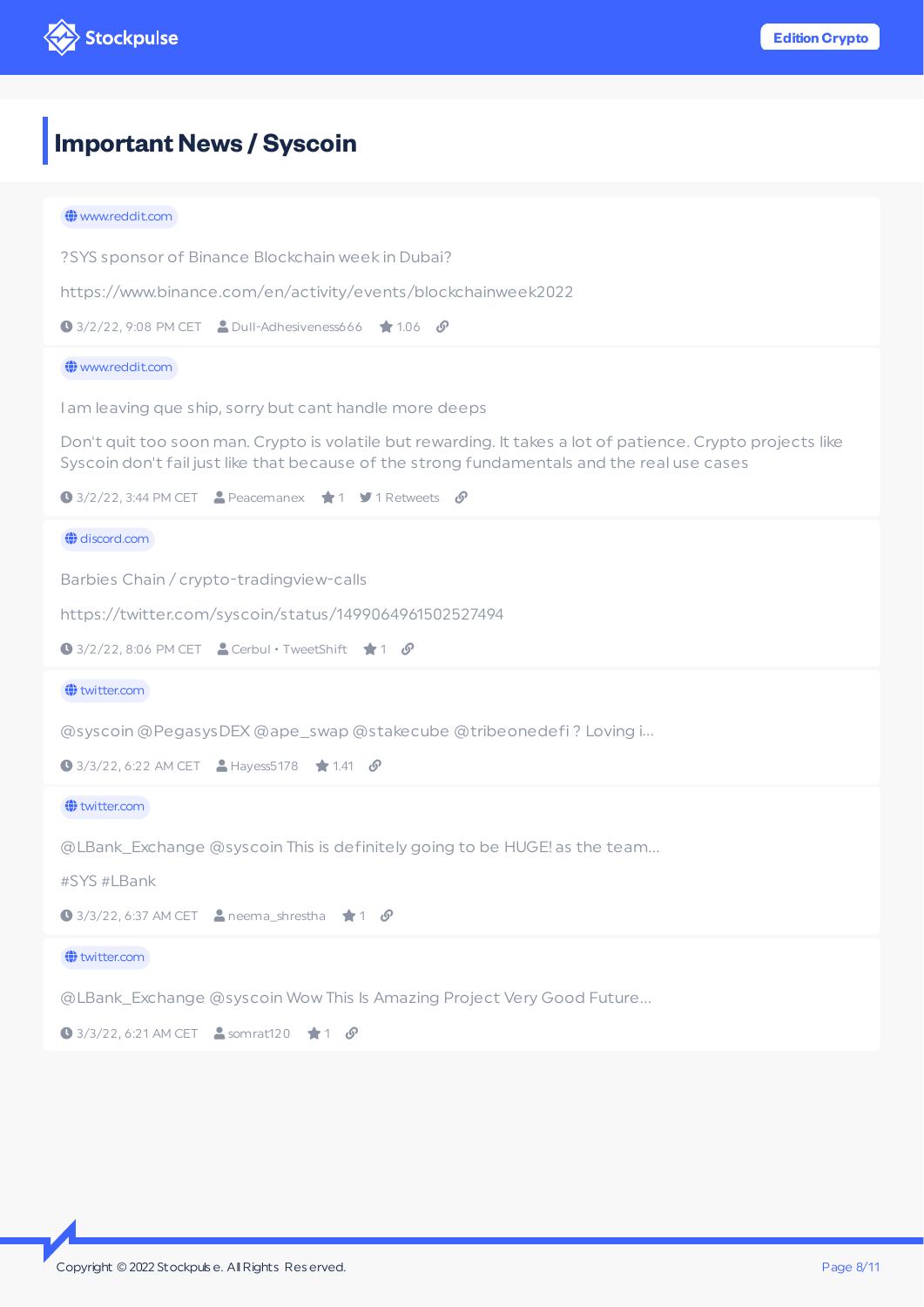

# <span id="page-8-0"></span>**ImportantNews / USDX [Kava]**

| $\bigoplus$ twitter.com                                                                          |
|--------------------------------------------------------------------------------------------------|
| RT @hard_protocol: Earn 130%+ APY with \$UST in just 3 simple steps!? 1                          |
| $\bigcirc$ 3/3/22, 1:03 AM CET A kava_platform $\bigcirc$ 2.1 $\bigcirc$                         |
| $\bigoplus$ twitter.com                                                                          |
| Earn 130%+ APY with \$UST in just 3 simple steps!? 1 Borrow USDX at 0%                           |
| $\bigcirc$ 3/3/22, 1:02 AM CET A hard_protocol $\bigstar$ 1.32 $\bigstar$ 17 Retweets $\bigcirc$ |
| $\bigoplus$ twitter.com                                                                          |
| RT @hard_protocol: Earn 130%+ APY with \$UST in just 3 simple steps! ? 1                         |
| <b>0</b> 3/3/22, 6:46 AM CET <b>A</b> abbas73460837 <b>1</b> 0                                   |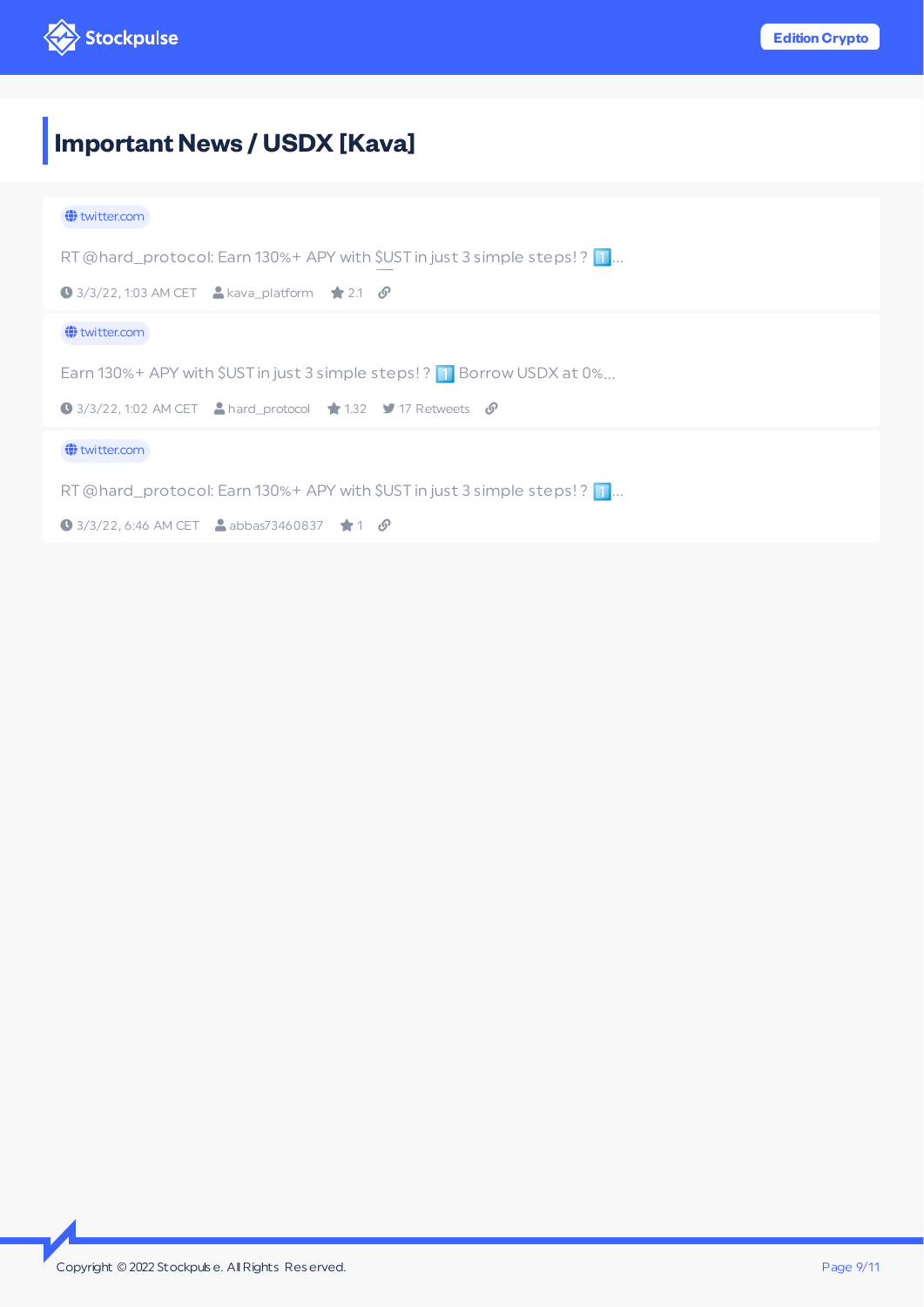## **Appendix**

## **Description**

The Stockpulse Morning Briefing serves as daily information for the current discussion on stocks in social media and traditional news. Based on the analyses by Stockpulse using Emotional Data Intelligence, the top 10 titles (e.g. stocks, currency pairs, indices, crypto currencies or commodities) that are currently the focus of the discussion are displayed. The morning briefing is offered for different categories, e.g. the most discussed stocks in the past 24 hours (Top Buzz Stocks), the most positively or negatively discussed stocks (Top / Flop Sentiment), the most discussed stocks from special sources, e.g. on Reddit or discord (Top Buzz Reddit Stocks).

An important component of the Stockpulse Morning Briefing is the listing of the most important news about the top titles. There are five categories for which the news and posts are classified: traditional news, tweets, forum posts, chats and ad hoc messages. The subject, timestamp, headline, a snippet of the text (if available), the author and a link to the original message are displayed.

## **Glossary**

**Buzz:** Buzz is a relative measure and indicates how much a title is discussed in the different sources or in a single source. News and posts are collected in real time and summarized / counted in different time units. The number of messages in a time unit is compared with the number of messages in the same time units from the previous days (on a daily basis it gets compared simply with the values from the previous days). For some, highly discussed titles, 1000 messages can be a lot, for others it can be very little. The buzz is given as a percentage and the average is 100%. A buzz value of e.g. 500% indicates that the title is currently being talked about 5 times more than the average.

**Change in buzz:** The change values for the buzz are given in percent and relate to the value of the previous day in the Stockpulse Morning Briefing, as daily values are always used in this report. A change value of e.g. 200% and a current buzz value of 750% means that the buzz value of the title was 250% the day before.

**Sent iment :** The sentiment indicates the direction of communication. Using Natural Language Processing (NLP) the texts are analyzed and sorted into positive and negative categories. Each text receives a numerical value that represents the sentiment. The sentiment is not binary, but contains a strength and can theoretically range from -infinite to +infinite. Since the sentiment values, like the buzz values, relate to the values from the same time periods of the previous days, it is a relative measure and usually fluctuates around 0. The sentiment is an absolute value and is not given as a percentage. We normalize the sentiment values in the Stockpulse Morning Briefing on a scale from -100 to +100 points. There can be strong fluctuations in both directions, depending on how many positive or negative messages per unit of time are recorded by a title.

**Change in sent iment :** The change values of the sentiment are given as absolute and normalized values. With a change value of +30 and a current sentiment value of -10, the sentiment for the title was -40 in the previous period. Normalized on a scale from -100 to +100 points.

**Market sentiment:** The market sentiment is given for the main indices of the relevant markets. Basically, the calculation and specification of the sentiment does not differ from the description of the sentiment above, only in relation to the individual indices. The indices specified in this category are, in part, selected dynamically, depending on the region. The Stockpulse Morning Briefing for the German market shows the most important German indices, for other countries the important indices of the country.

**Important news:** An important component of the Stockpulse Morning Briefing is the listing of the most important news about the top titles. There are five categories for which the news and posts are classified: traditional news, tweets, forum posts, chats and ad hoc messages. The subject, timestamp, headline, a snippet of the text (if available), the author and a link to the original message are displayed.